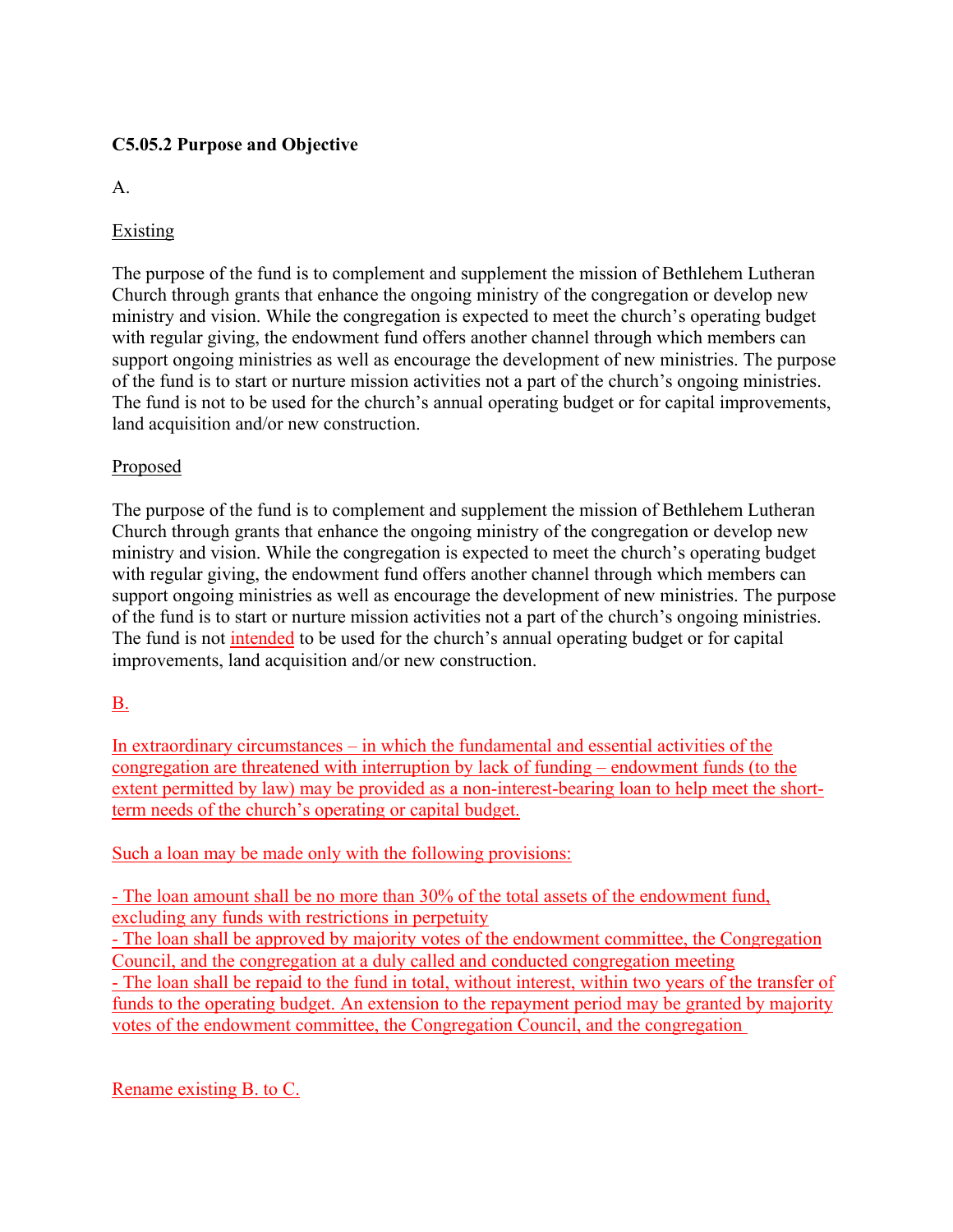### **C5.05.3 Organization and Administration**

B.

# Existing

Members of the committee shall serve two-year terms and be appointed by the Congregation Council and approved by a majority vote of the congregation at its annual meeting. Three of the members shall begin their terms in even-numbered years and the other two members shall begin their terms in odd-numbered years. Members may be re-appointed, and may serve a maximum of three consecutive terms. Vacancies on the committee shall be filled by the Congregation Council for a term lasting until the next annual Congregation Meeting, at which time the vacancy must be filled by majority vote of the congregation.

### Proposed

The appointment of persons to fill full terms on the committee shall require approval by the Congregation Council and by a majority vote of the congregation at its annual meeting. Members of the committee shall serve two-year terms. Three of the members shall begin their terms in even-numbered years and the other two members shall begin their terms in odd-numbered years. Members may be re-appointed, and may serve a maximum of three consecutive terms, not including a partial term filled because of a vacancy. Vacancies on the committee shall be filled by the committee with the approval of the Congregation Council, for a term lasting until the next annual Congregation Meeting, at which time the vacancy must be filled by majority vote of the congregation.

# $C_{\cdot}$

# Existing

The committee shall meet at least four times annually. A quorum shall consist of three members. The committee may hold meetings by remote communication, including electronically and by telephone conference.

### Proposed

The committee shall meet as needed, but no less than twice annually. A quorum shall consist of three members. The committee may hold meetings by remote communication, including electronically and by telephone conference.

### **C5.05.5 Distributions**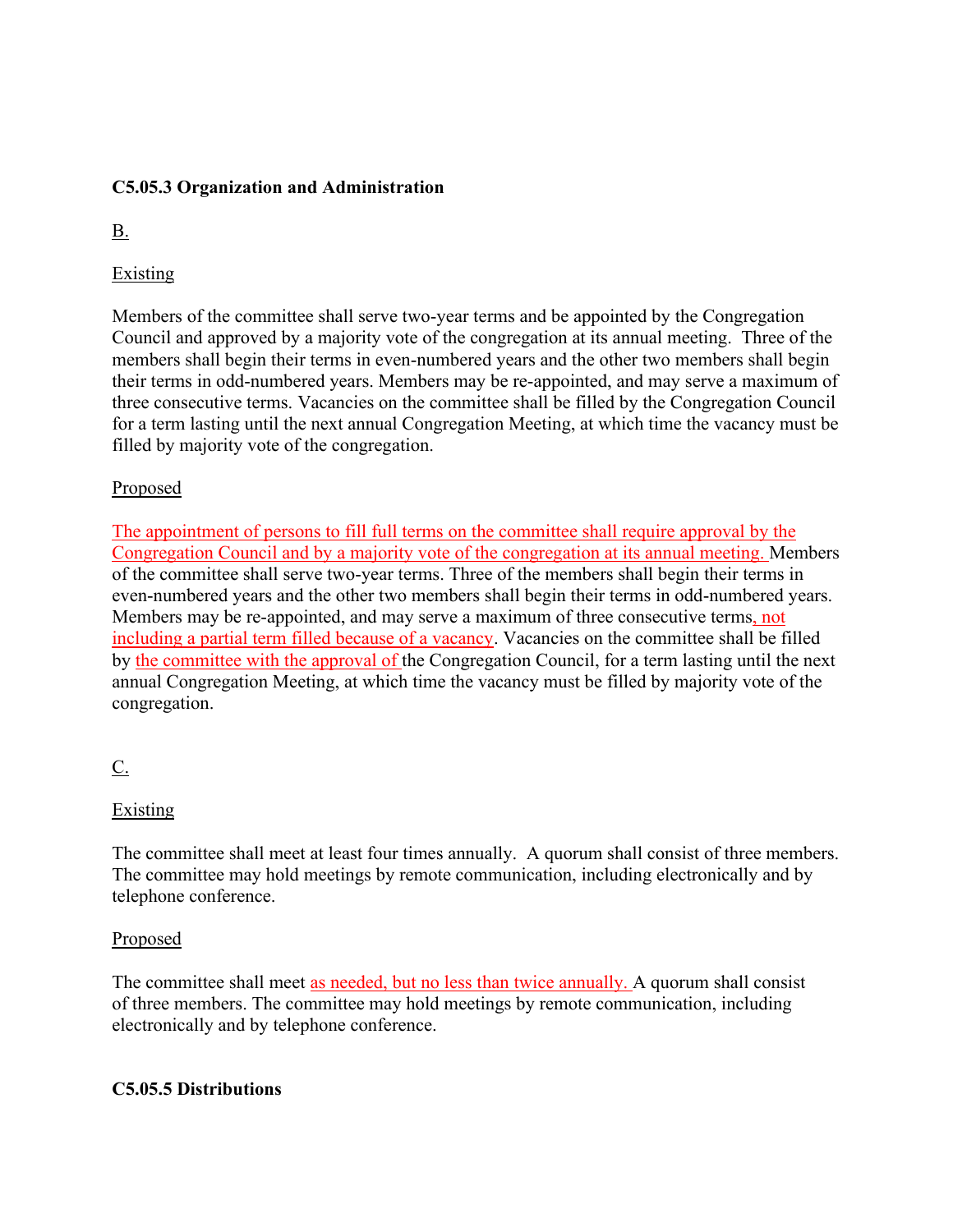### B. Existing

The committee may not approve expenditure of more than five percent (5%) of a fund's capital, except if the directives and restrictions of a gift or bequest require an expenditure greater than this limitation, or if the expenditure is approved by a majority vote of the congregation at a duly called and conducted congregation meeting.

# Proposed

The committee, at its sole discretion, may spend all, some or none of the capital gains, interest, or other net earnings on its investments that may have accumulated during the previous fiscal year. In addition, the committee may approve in one fiscal year grants totaling up to five percent (5%) of total assets (not including the capital gains, interest or other net earnings described above). Expenditures totaling more than 5% of total assets must be approved by the Congregation Council and a majority vote of the congregation at a duly called and conducted congregation meeting. This limitation shall not apply if the directives and restrictions of a gift or bequest require an expenditure that differs from this limitation, in which case those requirements will be followed,

### **C5.05.5 Distributions**

D. 3)

### Existing

Scholarship fund: Scholarships for college and seminary students, and/or for continuing education for members of the congregation.

### Proposed

Scholarship fund: Scholarships for college and seminary students, students of the Bethlehem Early Childhood Center, and/or for continuing education for members of the congregation or members of the church staff.

#### E. **Existing**

Gifts, bequests and distributions (with the exception of grants for college, seminary or continuing-education tuition) are not intended to benefit any individual members or staff of Bethlehem Lutheran Church or persons related to or employed by any church members or staff. It is acceptable that an individual member of the congregation, or a relative of a member, may be